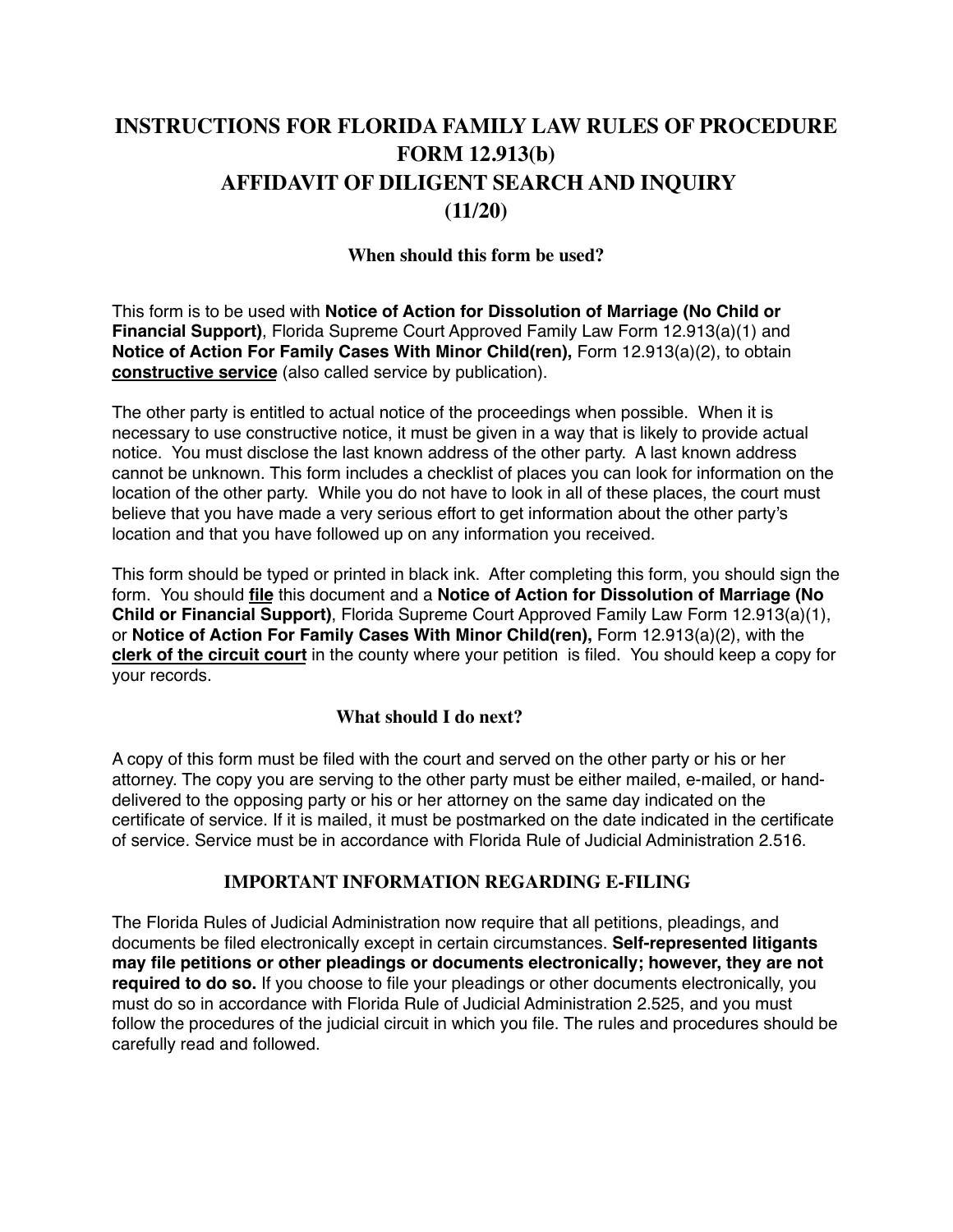### **IMPORTANT INFORMATION REGARDING E-SERVICE ELECTION**

After the initial service of process of the petition or supplemental petition by the Sheriff or certified process server, the Florida Rules of Judicial Administration now require that all documents required or permitted to be served on the other party must be served by electronic mail (e-mail) except in certain circumstances. **You must strictly comply with the format requirements set forth in the Florida Rules of Judicial Administration**. If you elect to participate in electronic service, which means serving or receiving pleadings by electronic mail (e-mail), or through the Florida Courts E-Filing Portal, you must review Florida Rule of Judicial Administration 2.516. You may find this rule at www.flcourts.org through the link to the Rules of Judicial Administration provided under either Family Law Forms: Getting Started, or Rules of Court in the A-Z Topical Index.

#### **SELF-REPRESENTED LITIGANTS MAY SERVE DOCUMENTS BY E-MAIL; HOWEVER, THEY ARE NOT REQUIRED TO DO SO.** If a self-represented litigant elects to serve and receive documents by email, the procedures must always be followed once the initial election is made.

To serve and receive documents by e-mail, you must designate your e-mail addresses by using the Designation of Current Mailing and E-mail Address, Florida Supreme Court Approved Family Law Form 12.915, and you must provide your e-mail address on each form on which your signature appears. Please **CAREFULLY** read the rules and instructions for: **Certificate of Service (General), Florida Supreme Court Approved Family Law Form 12.914; Designation of Current Mailing and E-mail Address**, Florida Supreme Court Approved Family Law Form 12.915; and Florida Rule of Judicial Administration 2.516.

### **Where can I look for more information?**

**Before proceeding, you should read "General Information for Self-Represented Litigants" found at the beginning of these forms.** For further information, see rule 12.070, Florida Family Law Rules of Procedure and chapter 49, Florida Statutes.

## **Special notes. . .**

Remember, a person who is NOT an attorney is called a nonlawyer. If a nonlawyer helps you fill out these forms, that person must give you a copy of **Disclosure from Nonlawyer**, Florida Family Law Rules of Procedure Form 12.900(a), before he or she helps you. A nonlawyer helping you fill out these forms also **must** put his or her name, address, and telephone number on the bottom of the last page of every form he or she helps you complete.

| IN THE CIRCUIT COURT OF THE | JUDICIAL CIRCUIT,      |
|-----------------------------|------------------------|
| IN AND FOR                  | <b>COUNTY, FLORIDA</b> |

Case No.: Division:

Petitioner,

 $\overline{\phantom{a}}$  , and the set of  $\overline{\phantom{a}}$  , and the set of  $\overline{\phantom{a}}$  , and the set of  $\overline{\phantom{a}}$  , and the set of  $\overline{\phantom{a}}$  , and the set of  $\overline{\phantom{a}}$  , and the set of  $\overline{\phantom{a}}$  , and the set of  $\overline{\phantom{a}}$  , and

 $\overline{\phantom{a}}$  , and the set of the set of the set of the set of the set of the set of the set of the set of the set of the set of the set of the set of the set of the set of the set of the set of the set of the set of the s

and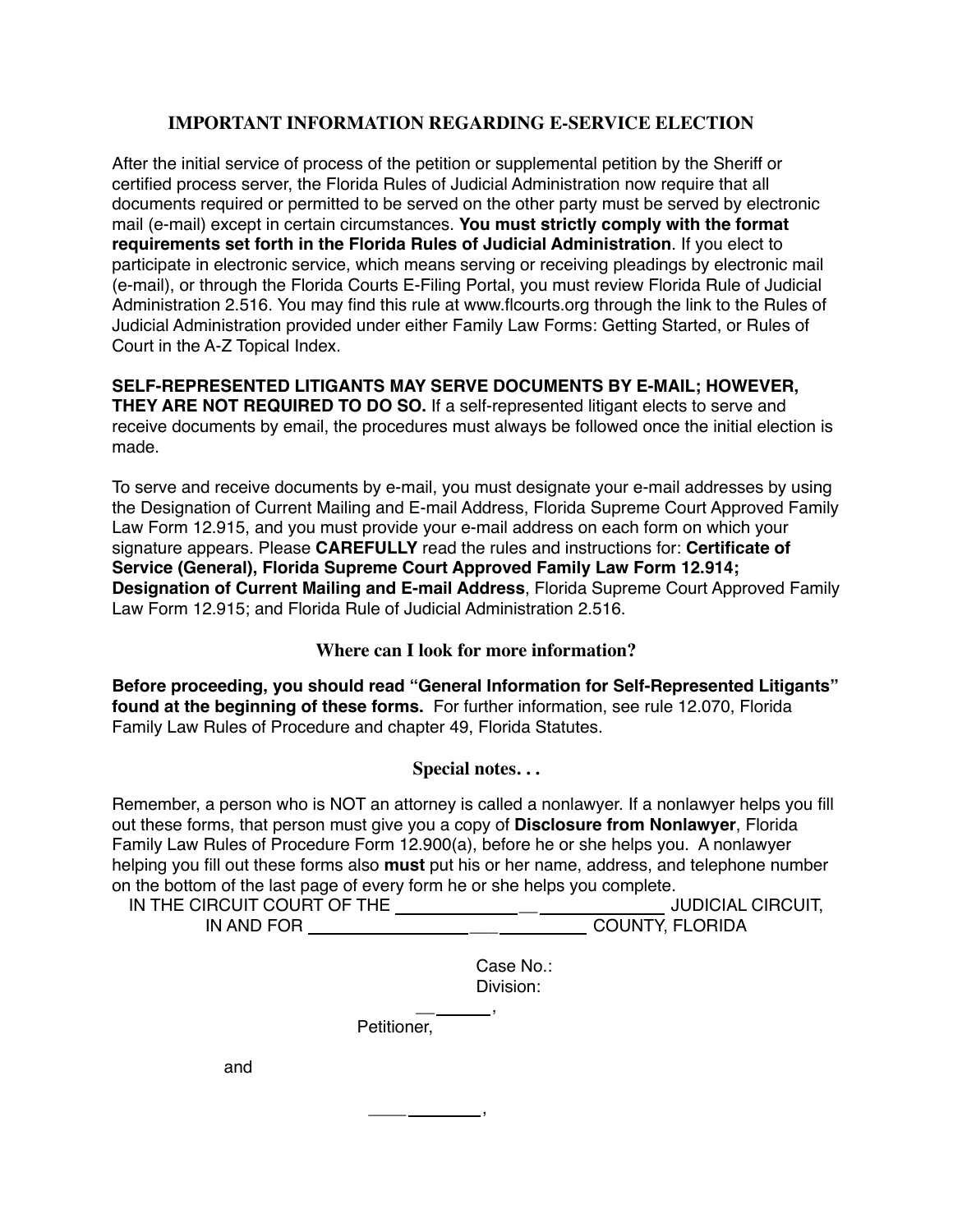Respondent.

# **AFFIDAVIT OF DILIGENT**

# **SEARCH AND INQUIRY**

I, *{full legal name}* 1. If  $\frac{d}{dx}$  , being sworn, certify that the following information is true:

1. I have made diligent search and inquiry to discover the name and current residence of Respondent: *{Specify details of search}* **Refer to checklist below and identify all actions taken (any additional information included such as the date the action was taken and the person with whom you spoke is helpful) (attach additional sheet if necessary):**

[Check **all** that apply]

- \_\_\_\_ United States Post Office inquiry through Freedom of Information Act for current address or any relocations.
- Last known employment of Respondent, including name and address of employer. You should also ask for any addresses to which W-2 Forms were mailed, and, if a pension or profit-sharing plan exists, then for any addresses to which any pension or plan payment is and/or has been mailed.
- Unions from which Respondent may have worked or that governed his or her particular trade or craft.
- Regulatory agencies, including professional or occupational licensing.
- Names and addresses of relatives and contacts with those relatives, and inquiry as to Respondent's last known address. You are to follow up any leads of any addresses where Respondent may have moved. Relatives include, but are not limited to: parents, brothers, sisters, aunts, uncles, cousins, nieces, nephews, grandparents, greatgrandparents, former in-laws, stepparents, stepchildren.
- Information about the Respondent's possible death and, if dead, the date and location of the death.
- \_\_\_\_ Telephone listings in the last known locations of Respondent's residence.
- Internet at http://www.switchboard.com or other Internet databank locator service. Please indicate if a public library assisted you in your search.
- Law enforcement arrest and/or criminal records in the last known residential area of Respondent.
- \_\_\_\_ Highway Patrol records in the state of Respondent's last known address.
- \_\_\_\_ Department of Motor Vehicle records in the state of Respondent's last known address.
- \_\_\_\_ Department of Corrections records in the state of Respondent's last known address. Title IV-D (child support enforcement) agency records in the state of Respondent's last known address.
- **EXECT** Hospitals in the last known area of Respondent's residence.
- \_\_\_\_ Utility companies, which include water, sewer, cable TV, and electric, in the last known area of Respondent's residence.
- Letters to the Armed Forces of the U.S. and their response as to whether or not there is any information about Respondent. (See Memorandum for Certificate of Military Service, Florida Supreme Court Approved Family Law Form 12.912(a).)
- Tax Assessor's and Tax Collector's Office in the area where Respondent last resided.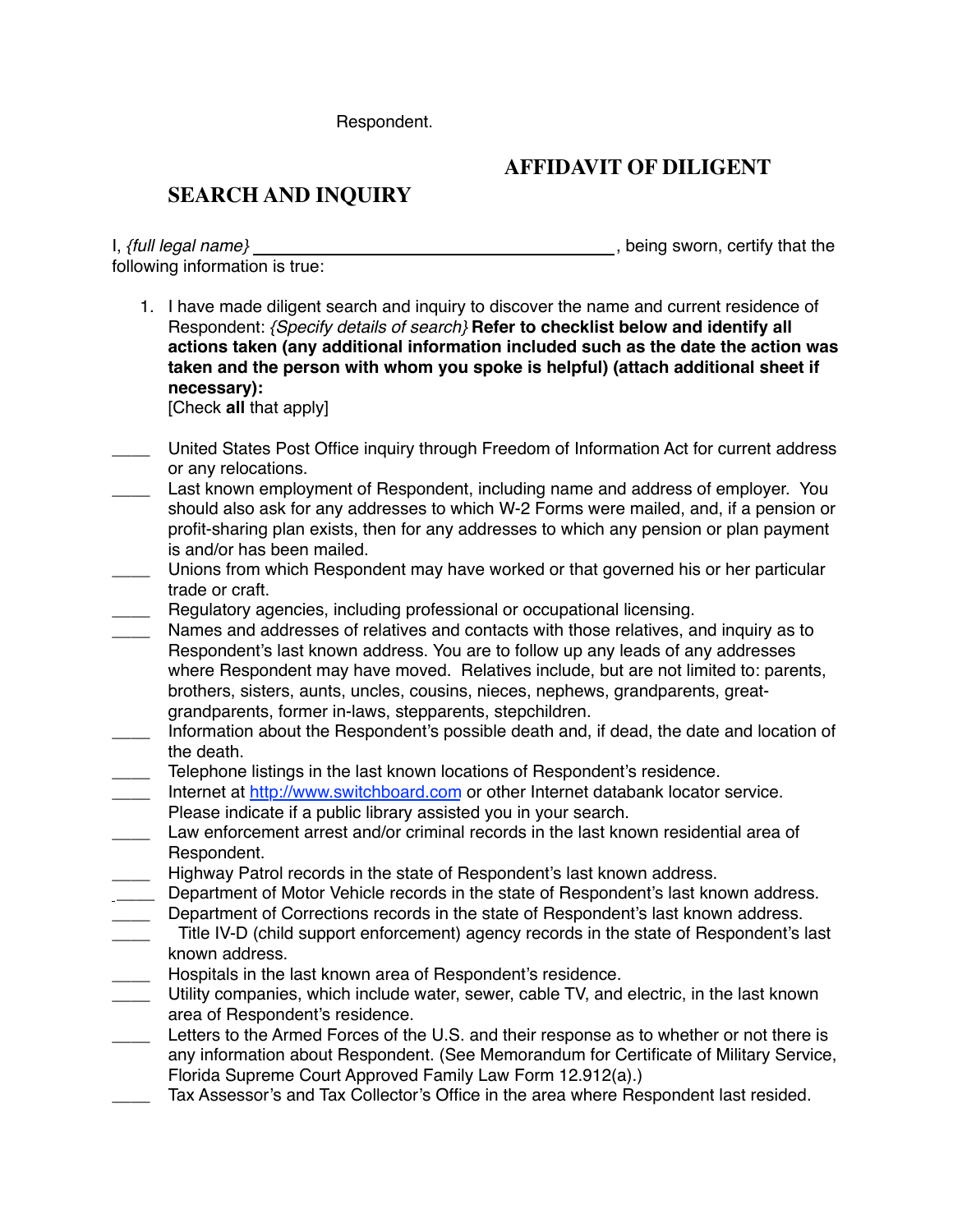\_\_\_\_ Other: *{explain}*

| 2. The age of Respondent is [Choose only one] () known $\{enter \ age\}$ ______ or ()<br>unknown. |
|---------------------------------------------------------------------------------------------------|

\_\_\_\_\_\_\_\_\_\_\_\_\_\_\_\_\_\_\_\_\_\_\_\_\_\_\_\_\_\_\_\_\_\_\_\_\_\_\_\_\_\_\_\_\_\_\_\_\_\_\_\_\_\_\_\_\_\_\_\_\_\_

**3. Respondent's current residence**

[Choose only **one**]

- a. \_\_\_\_\_Respondent's current residence is unknown to me.
- b. \_\_\_\_\_Respondent's current residence is in some state or country other than Florida.
- c. \_\_\_\_\_The Respondent, having residence in Florida, has been absent from Florida for more than 60 days prior to the date of this affidavit, or conceals him/ her self so that process cannot be served personally upon him or her, and I believe there is no person in the state upon whom service of process would bind this absent or concealed Respondent.

\_\_\_\_\_\_\_\_\_\_\_\_\_\_\_\_\_\_\_\_\_\_\_\_\_\_\_\_\_\_\_\_\_\_\_\_\_\_\_\_\_\_\_\_\_\_\_\_\_\_\_\_\_\_\_\_\_\_\_\_\_\_\_\_\_\_\_

#### 4. **Respondent's last known address** as of *{date}*

|                  |                                                                                      | _State _____ Zip |  |
|------------------|--------------------------------------------------------------------------------------|------------------|--|
|                  |                                                                                      |                  |  |
|                  | Respondent's last known employment, as of {date}                                     |                  |  |
| Name of Employer |                                                                                      |                  |  |
|                  | Address ________________________________City _______________________State ______ Zip |                  |  |
|                  |                                                                                      |                  |  |